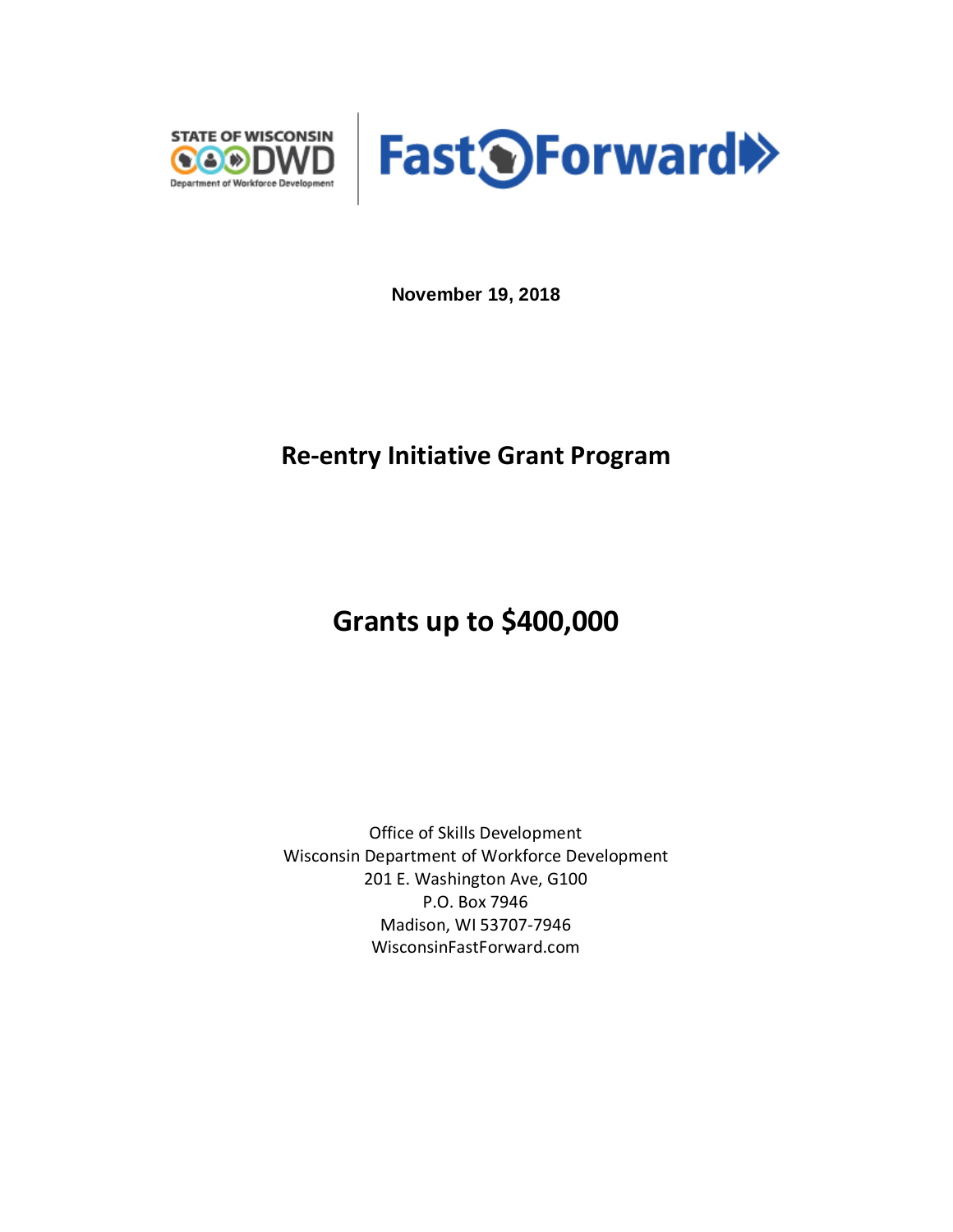### **CONTACT INFORMATION**

| <b>Grant Program Announcements:</b> | Becky Kikkert, Director, 608.261.8199<br>RebeccaL.Kikkert@dwd.wisconsin.gov |
|-------------------------------------|-----------------------------------------------------------------------------|
| <b>Grant Administration:</b>        | Andy Heidt, 608.266.0174<br>Andrew.Heidt@dwd.wisconsin.gov                  |
|                                     | Tracy La Haise, 608.267.7889<br>Tracy.LaHaise@dwd.wisconsin.gov             |
|                                     | Maria Maize, 608-266-5453<br>Maria.Maize@dwd.wisconsin.gov                  |

Andrew Wusler, 608-266-0689 [Andrew.Wusler@dwd.wisconsin.gov](mailto:Andrew.Wusler@dwd.wisconsin.gov)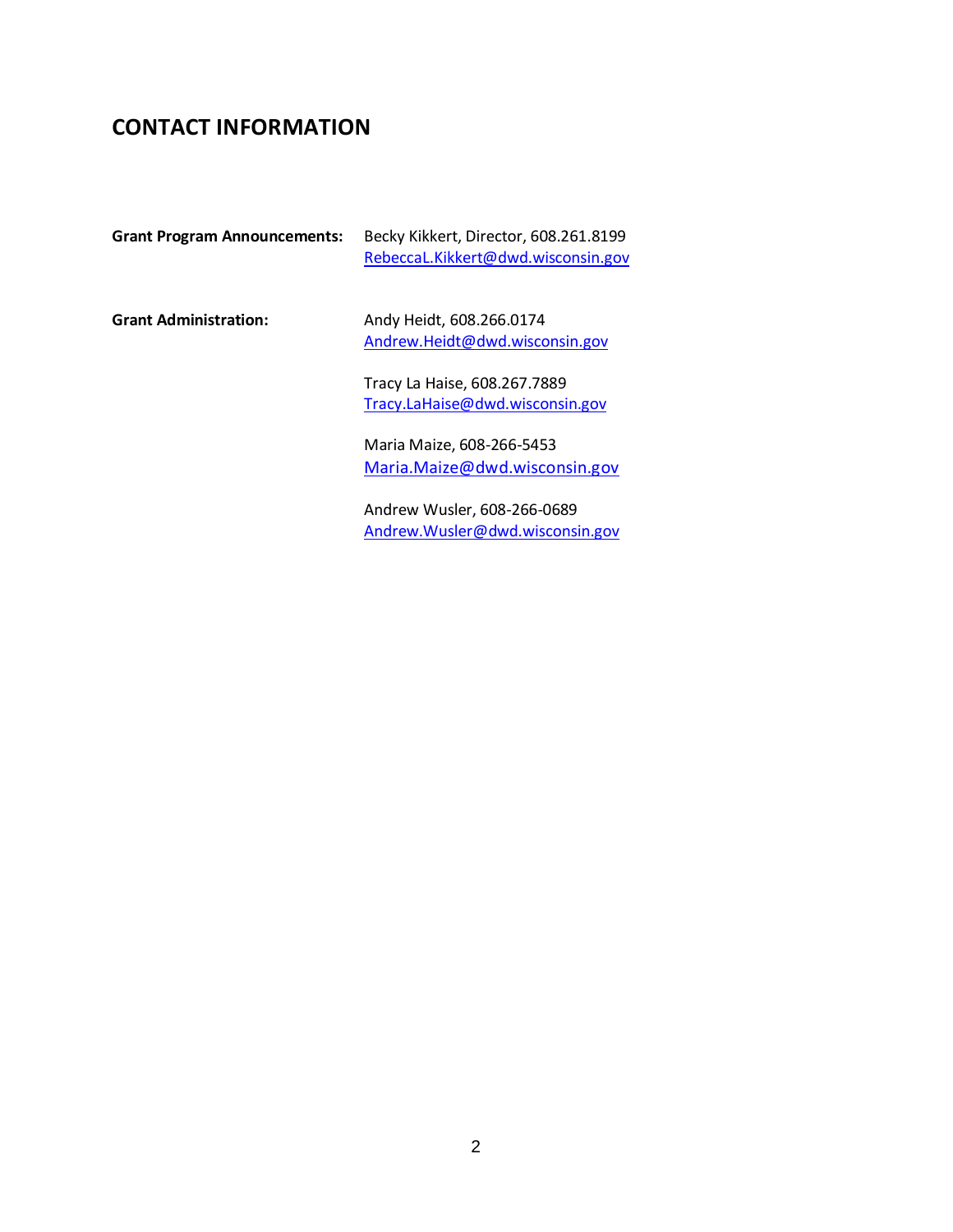#### **Re-entry Initiative Grant Program**

The Wisconsin Fast Forward program encourages increased collaboration between Wisconsin's workforce, employers, local or regional economic development organizations, workforce development boards, post-secondary institutions, and private training providers to develop and execute business-led training programs. These training programs are designed to provide sustainable, short- and medium-term training and placement of workers in positions that offer trainees long-term professional growth and economic opportunity. To maintain a strong environment for private-sector job creation, Wisconsin must train workers to fill the employment demands of growing and expanding employers. It is anticipated that the relationships developed through Wisconsin Fast Forward funded training programs will continue to flourish after the Wisconsin Fast Forward grant has ended.

The Wisconsin Fast Forward (WFF) program is a state funded grant program to provide employerfocused worker training grants. The Office of Skills Development (OSD) at the Department of Workforce Development (DWD) administers the grant program. Additionally, OSD works to encourage the development of innovative solutions at the local and regional level that bring together employers, educators, workforce development entities and economic development organizations to meet area workforce demands.

This grant opportunity is for worker training to be used by grantees that will connect adults (18 or older) transiting out of prison or jail with employment and training opportunities for businesses in need of skilled workers. Projects shall incorporate evidence-informed interventions, transitional services, pre-apprenticeship programing, registered apprenticeship programming, and/or practices that will address known barriers to employment for the re-entry population.

**Legislative Authority:** Find Wisconsin Fast Forward legislation in state statutes at: [Reports &](https://docs.legis.wisconsin.gov/2013/related/acts/9)  [Resources.](https://docs.legis.wisconsin.gov/2013/related/acts/9)

**Administrative Rules:** The rules governing the Wisconsin Fast Forward program are included in [Chapter DWD 801.](http://docs.legis.wisconsin.gov/code/admin_code/dwd/801/801)

**Grant Program Announcement (GPA) Summary:** This reimbursement funding opportunity is offered as part of the Wisconsin Fast Forward program.

**Only** government entities representing the Wisconsin 37-state correctional institutions may apply, for a maximum award of \$400,000.

OSD will ensure accountability and transparency of program outcomes by working with grantees to track and monitor program participants. Grantees will be required to collect and submit to the DWD enrollment and post-program completion information on all trainees, which may include data related to Social Security number, risk factors, demographics, transitional services provided, academic status, type of training program(s), program completion date(s), certification(s) earned, employment and wage outcomes, and other indicators, as needed.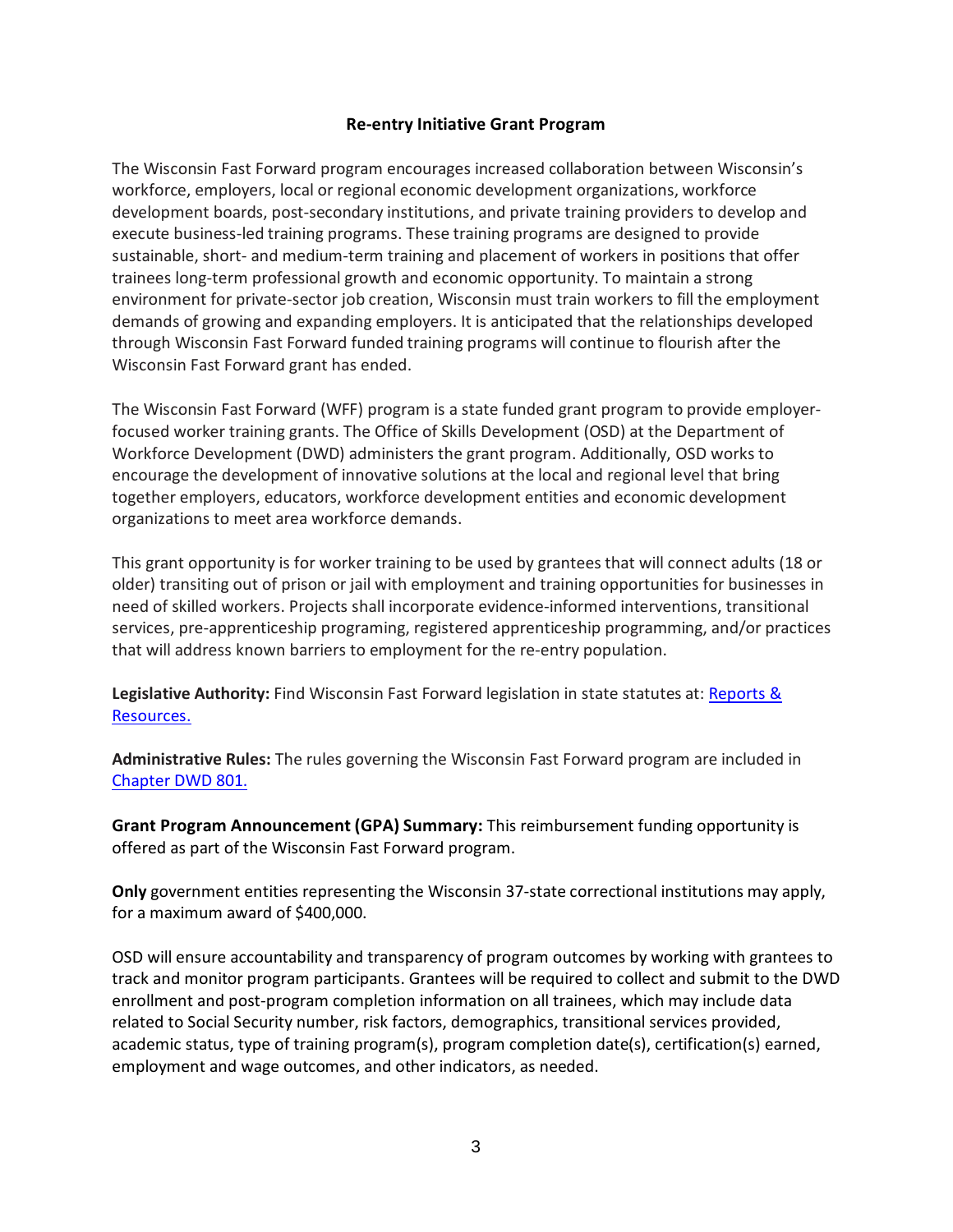**Application Forms, Instructions, Checklists, and Process:** Applications must be submitted using the application form associated with the grant opportunity. You can access the application and related guidelines at: [http://www.wisconsinfastforward.com/wff\\_standard.htm.](http://www.wisconsinfastforward.com/wff_standard.htm)

#### **Project Period: December 31, 2018 – December 31, 2020**

**Grant Amount:** Up to \$400,000 is available. Grant expenditures must be incurred during the Project Period. All eligible grant expenses will be reimbursed as per the contract specifications when expenses are:

- Documented by the grantee per their contract
- Approved by OSD

**Match/Cost Sharing Requirement:** There is no match/cost sharing requirement.

**Grant Evaluation Rubric and Scoring:** Wisconsin Fast Forward is a competitive grant program. All applications will be reviewed by internal and/or external reviewers and rated on a 100-point scale, based upon the following point values:

- Project Need (up to 25 points)
- Program Design, Cost and Implementation (up to 25 points)
- Program Objectives and Outcomes (up to 25 points)
- Economic Impact (up to 25 points)

The Evaluation Rubric and Scoresheet is available at: [http://www.wisconsinfastforward.com/wff\\_standard.htm.](http://www.wisconsinfastforward.com/wff_standard.htm)

#### **Important Dates: Grants are due by Wednesday, December 5, 2018 at 3 p.m**. Complete

applications must be submitted electronically to [WisconsinFastForward@dwd.wisconsin.gov.](mailto:WisconsinFastForward@dwd.wisconsin.gov)

| GPA Released:                              | November 19, 2018                                                                                                               |
|--------------------------------------------|---------------------------------------------------------------------------------------------------------------------------------|
| Proposals Accepted Via<br>Email:           | Email complete applications and attachments to<br>WisconsinFastForward@dwd.wisconsin.gov<br>by 3 p.m. on December 5, 2018.      |
| Intent to Award<br>Announcement:           | December 20, 2018                                                                                                               |
| <b>Anticipated Contract</b><br>Start Date: | December 31, 2018                                                                                                               |
| <b>Funding Disbursement:</b>               | On a rolling basis, upon verification of approved submitted<br>purchases, purchase orders, invoices, and related project costs. |
| Contract End Date:                         | December 31, 2020                                                                                                               |

**Eligibility:** For an application to be considered for funding, the following conditions must be met: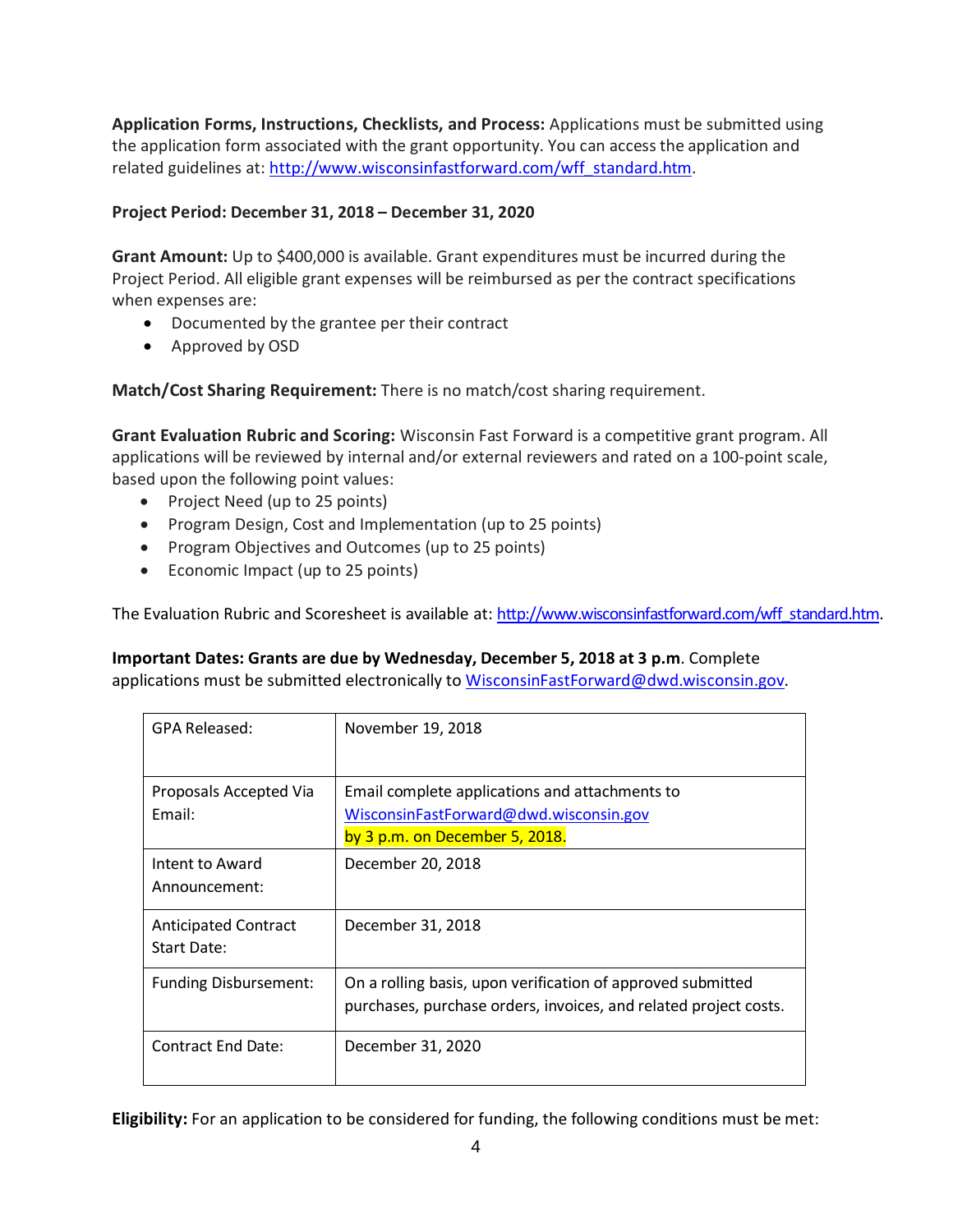• Only government entities representing the state correctional system may apply

**Eligible Expenses:** WFF funds shall be used for direct project expenses. These include:

#### **Grant Eligible Expenses (See Budget Guidelines for details):**

- Instructional delivery and related materials.
- Transitional services.
- Vocational assessment and employment case management services.
- Costs associated with certification testing.
- Supplies and materials for training and/or instruction (an item must cost less than \$5,000 and have a lifespan of less than one year).
- Activities associated with overall project coordination, recruitment, marketing to stakeholders and mentor training.
- Participant transportation costs.
- Tuition If training is part of a larger training program and if it is more economical than other training options.
- General grant administration activities (not to exceed 5% of grant amount requested).

#### **Ineligible Expenses (See Budget Guidelines for details):**

WFF funds may not be used for:

- The purchase of real estate or other capital assets/equipment.
- Facility construction or remodeling.
- Traditional public or private Kindergarten–12th grade education (existing and/or general core curriculum).
- Participant incentives/rewards.
- Participant wages and fringe benefits (may use this expense as cash/in-kind match).

**Supplement not Supplant:** All funding identified as "leveraged" or "in-kind" must be new funds and cannot replace existing federal, state or local government funding. Substituting existing funds with state grant funds will result in additional fiscal monitoring and may result in an audit. Violations of permissible expenses may result in suspension of current or future funds under this program, repayment of monies awarded under this grant and possible civil and/or criminal penalties.

**Contract:** The Expanded Reentry Initiative Grant Program applications that are funded under this GPA will be required to execute a binding contract with DWD before any expenses are incurred for which reimbursement is expected.

**Grant Reporting Requirement:** Grantees will be required to submit regular project updates with reimbursement requests, trainee progress reports, pre- and post-training reports, and a final project report.